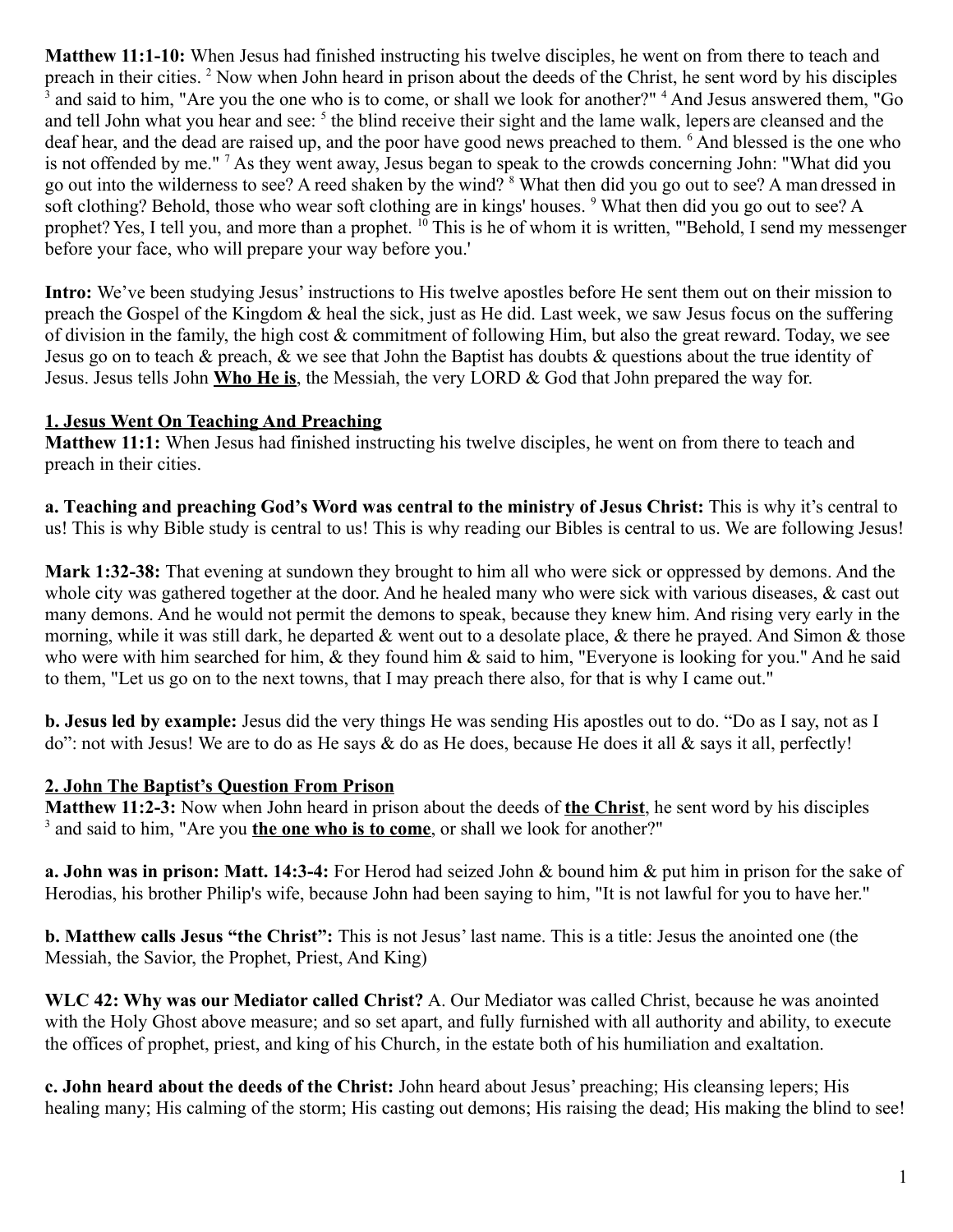**d. John had great knowledge of who Jesus was: Matthew 3:11:** I baptize you with water for repentance, but **he who is coming** after me is mightier than I, whose sandals I am not worthy to carry. He will baptize you with the Holy Spirit and with fire.

**John 1:29:** The next day he saw Jesus coming toward him, and said, "Behold, the Lamb of God, who takes away the sin of the world! **John witnessed Jesus' baptism!**

**e. John didn't have the full picture: Matt 3:13-15:** Jesus came from Galilee to the Jordan to John, to be baptized by him. John would have prevented him, saying, "I need to be baptized by you, & do you come to me?" But Jesus answered him, "Let it be so now, for thus it is fitting for us to fulfill all righteousness." Then he consented.

**Matthew 9:14-15:** Then the disciples of John came to him, saying, "Why do we and the Pharisees fast, but your disciples do not fast?"<sup>15</sup> And Jesus said to them, "Can the wedding guests mourn as long as the bridegroom is with them? The days will come when the bridegroom is taken away from them, and then they will fast.

**f. John sent his disciples with a question: V. 3:** "Are you the **one who is to come**, or shall we look for another?"

**g. John knew where to go when he had doubts:** Jesus! "To Whom else shall we go?!"

**h. John asked about the one who is to come: Isaiah 59:20: a Redeemer will come** to Zion, to those in Jacob who turn from transgression," declares the LORD.

**Commentator:** "The Coming One" was an expression used by early Christians for the Messiah.

### **i. Why did John ask this question?**

**1) Wrong answer:** Augustine, Luther, Calvin J. C. Ryle: John didn't ask for himself but for his disciples. **2) John expected the Messiah to bring a measure of judgment: Matthew 3:12:** His winnowing fork is in his hand, and he will clear his threshing floor and gather his wheat into the barn, but the chaff he will burn with unquenchable fire.

Where Jesus reads a portion of Isaiah 61 in Luke 4, He leaves out the end part about judgment: **Isaiah 61:2:** and the day of vengeance of our God; John expected Jesus to come to both redeem and judge the first time!

**Jesus will come again to judge! Revelation 19:11-16:** Then I saw heaven opened, and behold, a white horse! The one sitting on it is called Faithful and True, and in righteousness he judges and makes war. <sup>12</sup> His eyes are like a flame of fire, and on his head are many diadems, and he has a name written that no one knows but himself. <sup>13</sup> He is clothed in a robe dipped in blood, and the name by which he is called is The Word of God. <sup>14</sup> And the armies of heaven, arrayed in fine linen, white and pure, were following him on white horses. <sup>15</sup> From his mouth comes a sharp sword with which to strike down the nations, and he will rule them with a rod of iron. He will tread the winepress of the fury of the wrath of God the Almighty. <sup>16</sup> On his robe and on his thigh he has a name written, King of kings and Lord of lords. (Are you ready?) **GOSPEL!**

**3) John faced some really hard circumstances:** He was in prison, his life was in danger, & eventually he would lose his life in that prison. "If Jesus really is the One, why am I still in prison?" We know God does jail breaks!

**D. A. Carson:** It was all right to heal the sick, raise the dead, cast out demons, still storms, preach righteousness, and announce the kingdom; but where was the judgment? Had the corruptions and cruelties of Caesar been abruptly shut down? Had the hypocritical temple leaders been banished? Had the disgusting corruptions of Herod Antipas been confronted? Why was he, John the Baptist, languishing in the stifling heat of the prison at Machaerus fortress for challenging the morals of Herod, while Jesus, the alleged Messiah, did nothing about this injustice?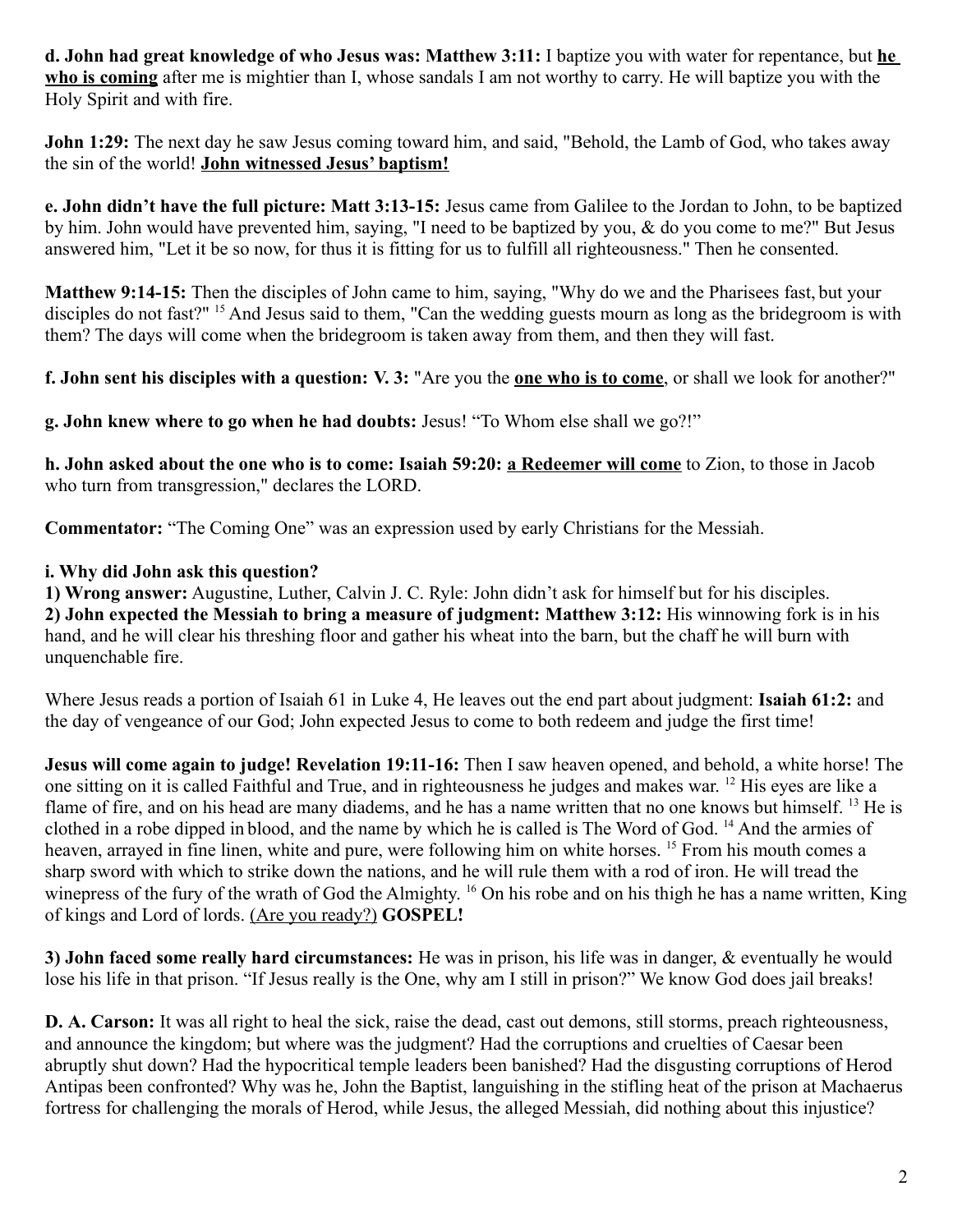**j. Hard circumstances in life can tempt us not to trust God's Word:** Gideon; Elijah: **1 Kings 19:4:** But he himself went a day's journey into the wilderness and came and sat down under a broom tree. And he asked that he might die, saying, "It is enough; now, O LORD, take away my life, for I am no better than my fathers."

**Dan Doriani:** Pastor lost his lost son in 20s, left the faith; people don't want to give up sin; Intellectual questions.

Are there reasons in your own life that you doubt God & His Word & His truthfulness & His love & goodness?

**Brian Davis:** Don't assume that because your plan isn't happening, God's plan isn't happening. **(Joseph!)**

**Romans 8:35-39:** Who shall separate us from the love of Christ? Shall tribulation, or distress, or persecution, or famine, or nakedness, or danger, or sword? <sup>36</sup> As it is written, "For your sake we are being killed all the day long; we are regarded as sheep to be slaughtered." <sup>37</sup> No, in all these things we are more than conquerors through him who loved us. <sup>38</sup> For I am sure that neither death nor life, nor angels nor rulers, nor things present nor things to come, nor powers, <sup>39</sup> nor height nor depth, nor anything else in all creation, will be able to separate us from the love of God in Christ Jesus our Lord.

# **k. Even the greatest men struggle with doubt: Mark 9:24:** I believe; help my unbelief!

**Dan Doriani:** Abraham shows that the faithful consider difficult facts but do not let them overwhelm us. The posture of faith enabled him to endure even when the facts were problematic. On the other hand, the Pharisees saw miracle after miracle, but demanded even more signs. Jesus refused, saying a wicked & adulterous generation demands a sign. A comparison of Abraham & the Pharisees reveals that the crucial difference lies in the heart. Believers have doubts, but we take our doubts to God. Skeptics seem to be searching for the truth, but there will never be enough evidence to satisfy them. The lesson is clear: Like John, we should take our doubts & fears to Jesus, for he will answer.

# **3. Jesus' Answer To John: "I Am The One!"**

Matthew 11:4-6: And Jesus answered them, "Go and tell John what you hear and see: <sup>5</sup> the blind receive their sight and the lame walk, lepers are cleansed and the deaf hear, and the dead are raised up, and the poor have good news preached to them. <sup>6</sup> And blessed is the one who is not offended by me."

**a. Jesus reminds John that He is the One Who is doing what the Old Testament Scriptures say the Messiah will do: Isaiah 35:4-6:** Say to those who have an anxious heart, "Be strong; fear not! Behold, **your God will come** with vengeance, with the recompense of God. He will come & save you." <sup>5</sup> Then the eyes of the blind shall be **<u>opened, & the ears of the deaf unstopped; <sup>6</sup> then shall the lame man leap like a deer, & the tongue of the </u> mute sing for joy** . . .

**Jesus, Isaiah 61: Luke 4:16-21:** he came to Nazareth, where he had been brought up. & as was his custom, he went to the synagogue on the Sabbath day,  $\&$  he stood up to read.  $\&$  the scroll of the prophet Isaiah was given to him. He unrolled the scroll & found the place where it was written, "The Spirit of the Lord is upon me, because he has anointed me to proclaim good news to the poor. He has sent me to proclaim liberty to the captives & recovering of sight to the blind, to set at liberty those who are oppressed, to proclaim the year of the Lord's favor."  $\&$  he rolled up the scroll and gave it back to the attendant and sat down.  $\&$  the eyes of all in the synagogue were fixed on him. & he began to say to them, "Today this Scripture has been fulfilled in your hearing."

# **And even more, Jesus told John:** the dead are raised!

**b. Notice that Jesus gives John evidence:** It is not wrong to have faith based on evidence! But you will not believe the evidence unless God grants you faith!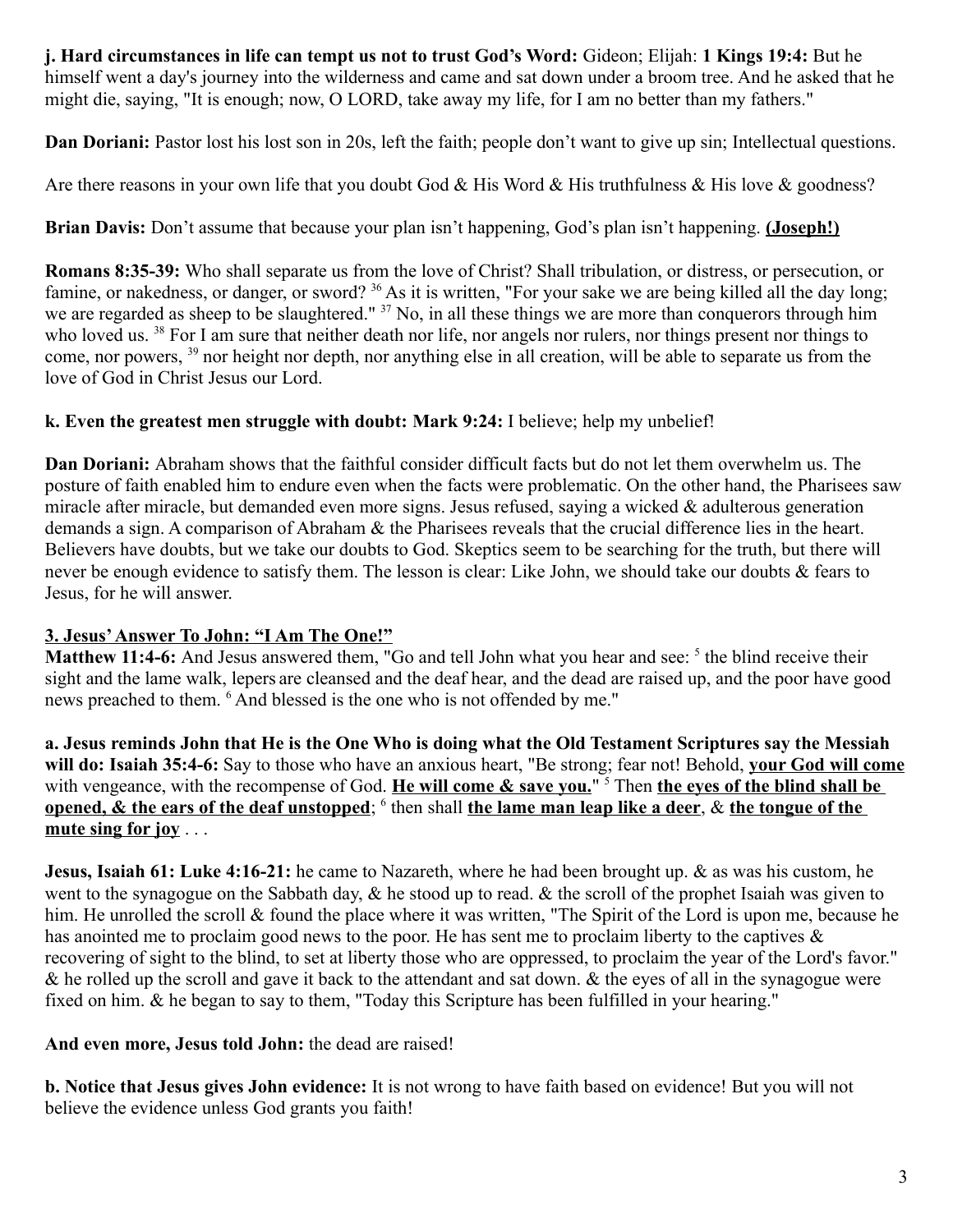Luke 16:27-31: And he said, 'Then I beg you, father, to send him to my father's house - <sup>28</sup> for I have five brothers so that he may warn them, lest they also come into this place of torment.' <sup>29</sup> But Abraham said, 'They have Moses and the Prophets; let them hear them.' <sup>30</sup> And he said, 'No, father Abraham, but if someone goes to them from the dead, they will repent.' <sup>31</sup> He said to him, 'If they do not hear Moses and the Prophets, neither will they be convinced if someone should rise from the dead.'"

**c. V. 6: Blessed is the one who is not offended by me:** John, don't be offended that things are happening the way you think they should happen. Don't be offended if I'm not doing exactly what you expected. Don't be offended if I'm not working on your timetable. Don't be offended if I'm choosing not to rescue you and avenge all right now.

**Brian Davis:** God will never apologize to anyone for anything because He's that good and that perfect. Do you think God could ever do anything to you that would offend you? Think of Job!

**Brian Davis:** Let's be most offended by our own sin!

Sometimes you are offended, and you shouldn't be offended. You are too easily offended, and you being offended is your sin problem, not the other person's problem you think offended you, or when God's truth offends you.

Sometimes, you deserve to be offended. **Daniel Doriani:** We should also pause when Scripture offends us. Does Scripture question a treasured opinion? A harbored sin? Jesus probes all our opinions because he needs to dismantle some of them. (We hate it when God destroys our idols – it's often painful!)

**d. You are blessed if you are not offended:** You have the favor and smile of God upon you & His joy in you!

# **4. Jesus Defends John The Baptist By Asking Rhetorical Questions**

**Matthew 11:7-10:** As they went away, Jesus began to speak to the crowds concerning John: "What did you go out into the wilderness to see? A reed shaken by the wind? <sup>8</sup> What then did you go out to see? A man dressed in soft clothing? Behold, those who wear soft clothing are in kings' houses. <sup>9</sup> What then did you go out to see? A prophet? Yes, I tell you, and more than a prophet. <sup>10</sup> This is he of whom it is written, "'Behold, I send my messenger before your face, who will prepare your way before you.'

**a. You did not go out to see a reed shaken by the wind:** John was not a weak man who had no backbone. John had convictions. John was strong in his faith. John confronted kings and leaders with God's truth!

**D. A. Carson:** John was not tossed about in his judgment by the winds of public opinion or private suffering.

**Ephesians 4:14:** [that] we may no longer be children, tossed to and fro by the waves and carried about by every wind of doctrine, by human cunning, by craftiness in deceitful schemes.

**b. You did not go out to see a man dressed in soft clothing:** Effeminate/King's houses; Camel Hair/Sacrifice

**Craig Keener:** John's sacrificial lifestyle proved that he was a truly a servant of God . . . John was no pampered prince or court prophet who might be tempted to prophesy for hire . . . He had nothing to gain from his prophesying except the approval of his God. (John was not a prosperity gospel preacher!)

**c. You went out to see a prophet:** John spoke for God. John spoke the words of God.

**d. You went out to see more than a prophet: V. 10:** This is he of whom it is written, "'Behold, I send my messenger before your face, who will prepare your way before you.'

**Al Mohler:** John is the prophet prophets prophesied about! He's the fulfillment of prophecy about Jesus!